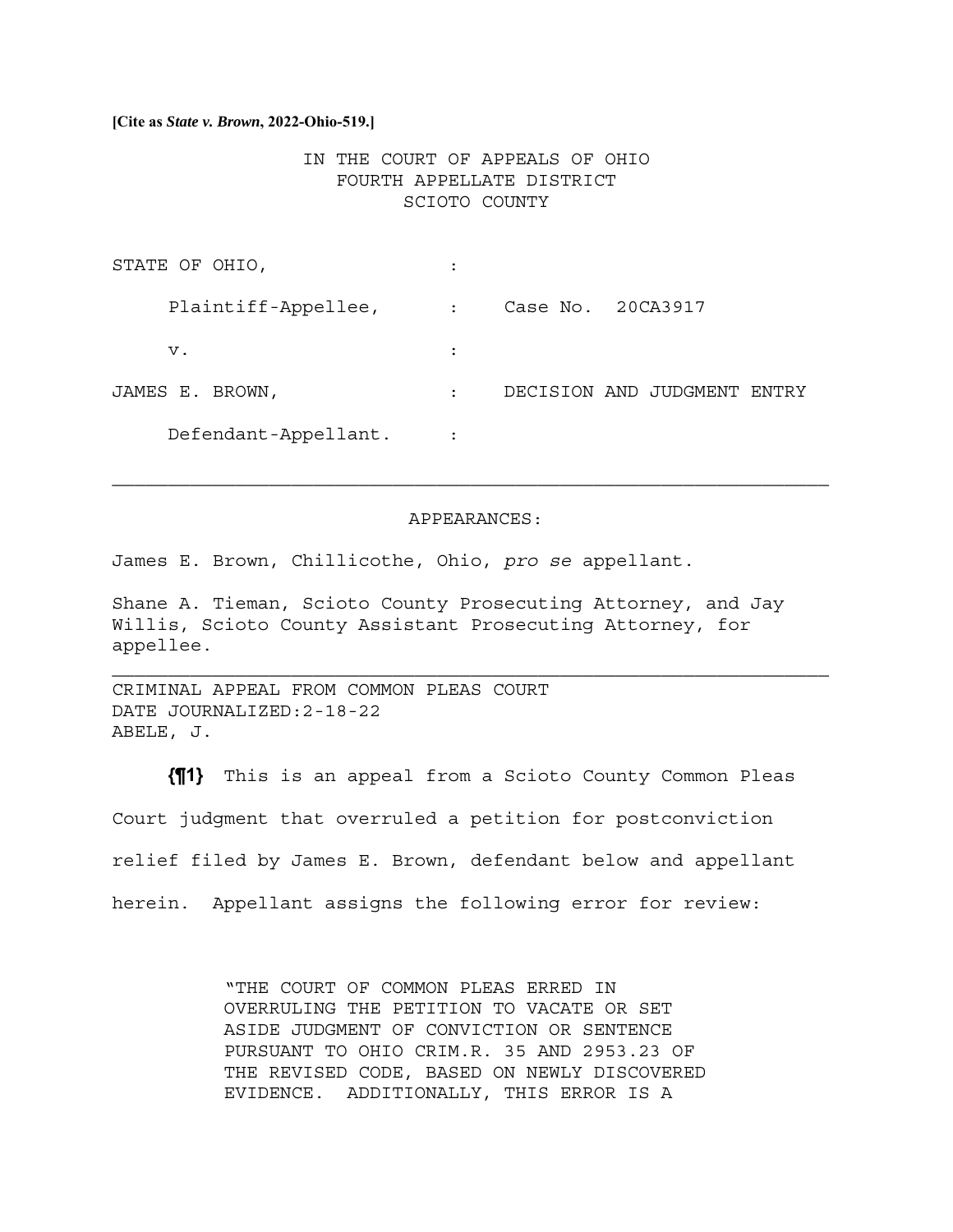VIOLATION OF APPELLANT'S FUNDAMENTAL RIGHTS GUARANTEED BY THE FOURTEENTH AMENDMENT TO THE UNITED STATES CONSTITUTION AND ARTICLE I, SECTION 10 OF THE OHIO CONSTITUTION."

**{¶2}** In 2013, a jury found appellant guilty of multiple drug-related offenses. The trial court sentenced appellant to terms of imprisonment that resulted in an aggregate prison sentence of 16 years. Appellant appealed the trial court's judgment, and we affirmed. *State v. Brown*, 2016-Ohio-1453, 63 N.E.3d 509 (4th Dist.). The Ohio Supreme Court did not accept appellant's request for further review. *State v. Brown*, 146 Ohio St.3d 1515, 2016-Ohio-7199, 60 N.E.3d 7.

**{¶3}** While his direct appeal was pending, appellant filed a *pro se* R.C. 2953.21 petition to vacate or set aside judgment of conviction or sentence and requested an evidentiary hearing. Several years later, the trial court overruled appellant's petition because appellant did not file his postconviction petition within the appropriate time frame. Appellant appealed the trial court's judgment, and we affirmed. *State v. Brown*, 4th Dist. Scioto No. 18CA3829, 2018-Ohio-4991. The Ohio Supreme Court did not accept appellant's request for further review. *State v. Brown*, 156 Ohio St.3d 1406, 2019-Ohio-2261, 123 N.E.3d 1039.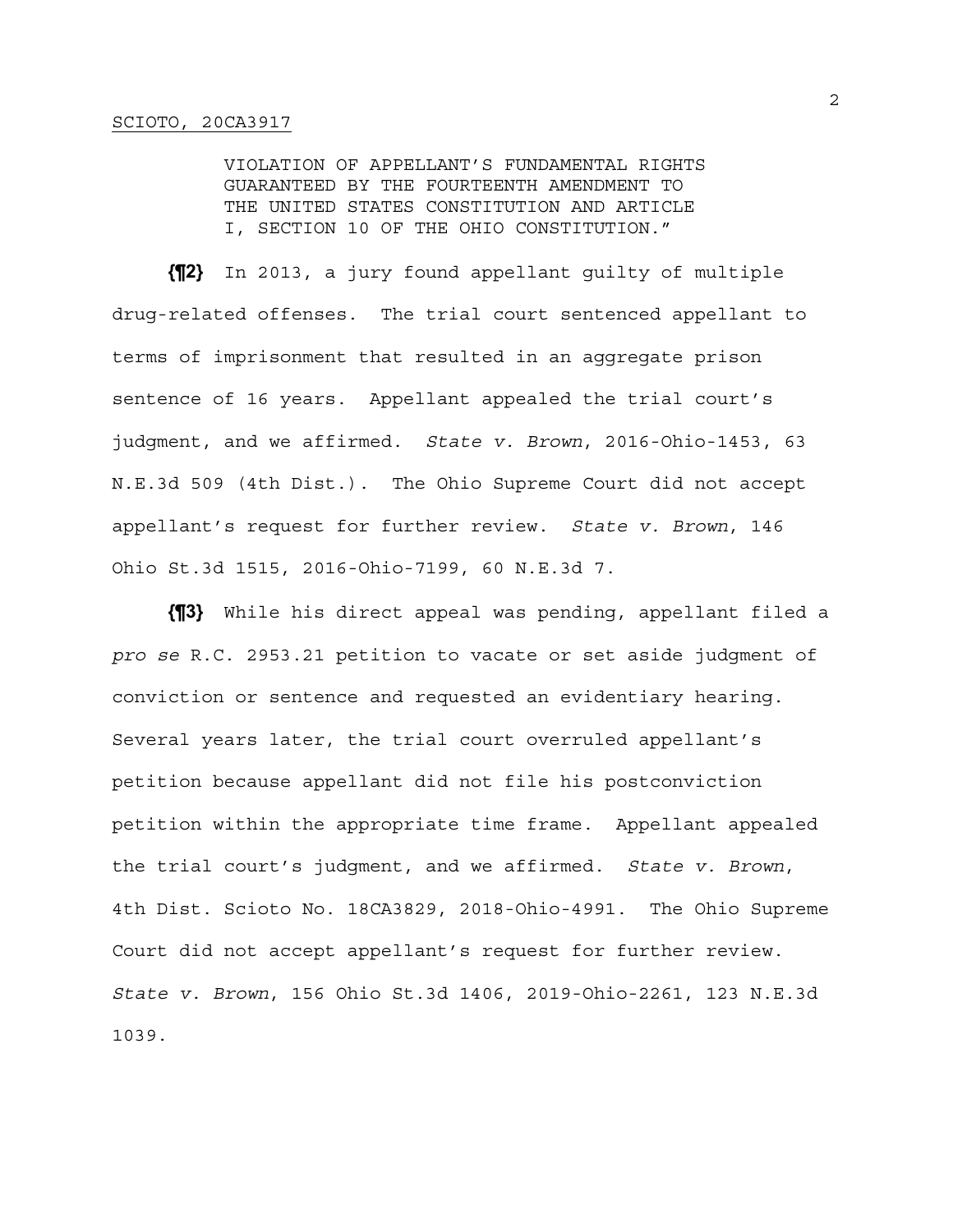**{¶4}** On March 26, 2020, appellant filed a second petition to vacate or set aside judgment of conviction or sentence and asserted that he is entitled to postconviction relief due to the discovery of new evidence. Appellant alleged that since the date of his trial, new evidence had been discovered concerning the trial judge's competence to preside over appellant's trial and that appellant could not discover the facts at an earlier point in time.

**{¶5}** Later, the trial court summarily overruled appellant's petition to vacate or set aside his judgment of conviction. This appeal followed.

**{¶6}** In his sole assignment of error, appellant asserts that the trial court erred by overruling his postconviction relief petition. "[A] postconviction proceeding is not an appeal of a criminal conviction but rather, is a collateral, civil attack on a criminal judgment." *State v. Broom*, 146 Ohio St.3d 60, 2016-Ohio-1028, 51 N.E.3d 620, ¶ 28, citing *State v. Steffen*, 70 Ohio St.3d 399, 410, 639 N.E.2d 67 (1994); *accord State v. Betts*, 4th Dist. Vinton No. 18CA710, 2018-Ohio-2720, ¶ 11. A postconviction proceeding is designed, in part, to determine whether "there was such a denial or infringement of the person's rights as to render the judgment void or voidable under the Ohio Constitution or the Constitution of the United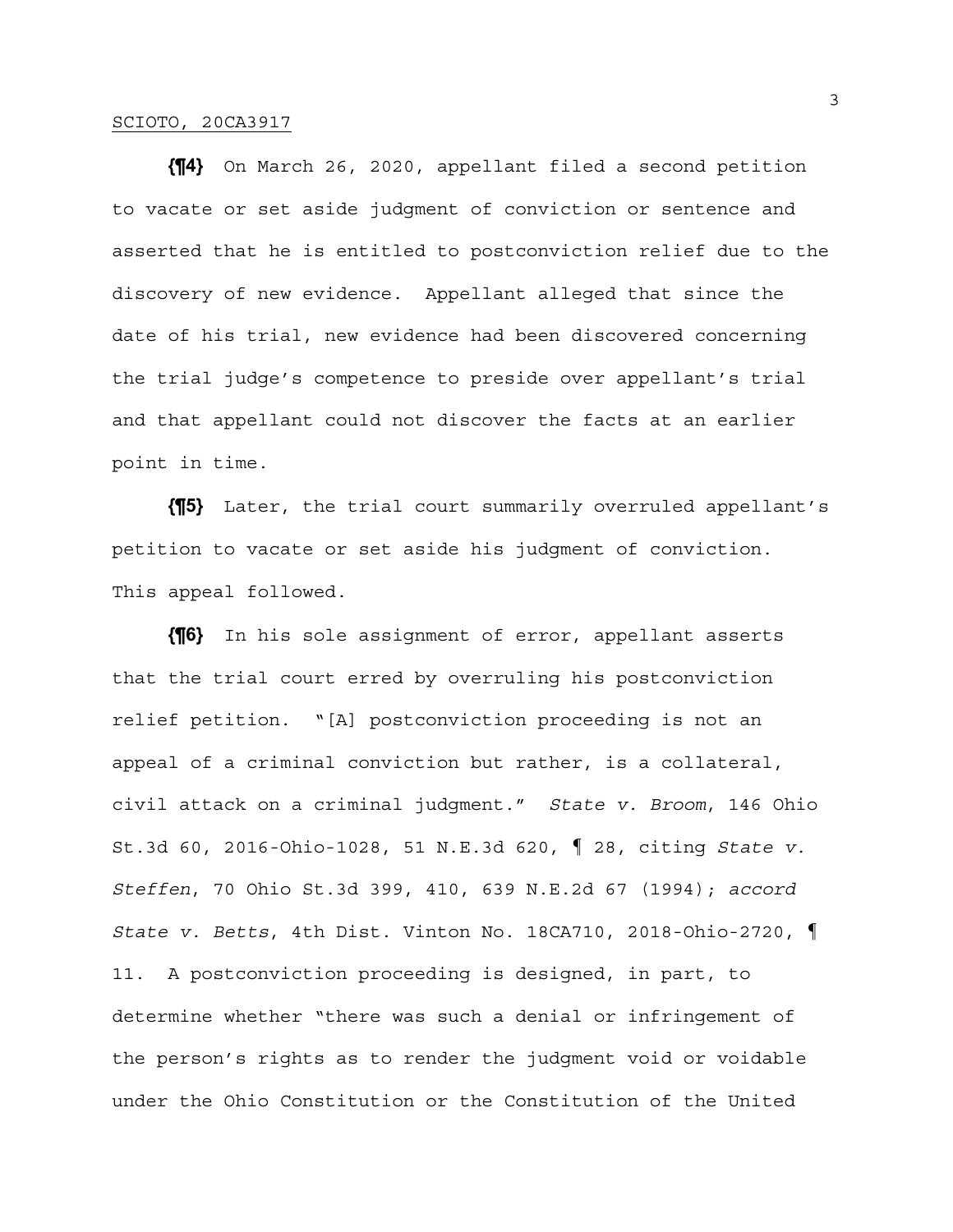States." R.C. 2953.21(A)(1)(a)(i). A petitioner who seeks postconviction relief under R.C. 2953.21(A)(1)(a)(i), therefore, "must demonstrate errors of a constitutional magnitude and resulting prejudice before being entitled to relief under the statute." *In re B.C.S.*, 4th Dist. Washington 07CA60, 2008-Ohio-5771, ¶ 10; *accord State v. Silsby*, 119 Ohio St.3d 370, 2008- Ohio-3834, 894 N.E.2d 667, ¶ 16 (postconviction proceeding asserts judgment void due to petitioner's claimed "actual innocence or deprivation of constitutional rights").

**{¶7}** The right to file a postconviction petition is not a constitutional right. *Broom* at ¶ 28. Rather, it is a statutory right. *State v. Noling*, 149 Ohio St.3d 327, 2016-Ohio-8252, 75 N.E.3d 141, ¶ 16. "A postconviction petitioner therefore 'receives no more rights than those granted by the statute.'" *State v. Apanovitch*, 155 Ohio St.3d 358, 2018-Ohio-4744, 121 N.E.3d 351, ¶ 35, quoting *State v. Calhoun*, 86 Ohio St.3d 279, 281, 714 N.E.2d 905 (1999).

**{¶8}** R.C. Chapter 2953 defines the postconviction rights granted to postconviction petitioners. R.C. 2953.21(A)(2)(a) requires an individual to file a postconviction petition within (1) 365 days from the date on which the trial transcript was filed in the court of appeals in the direct appeal of the judgment of conviction; or (2) 365 days after the expiration of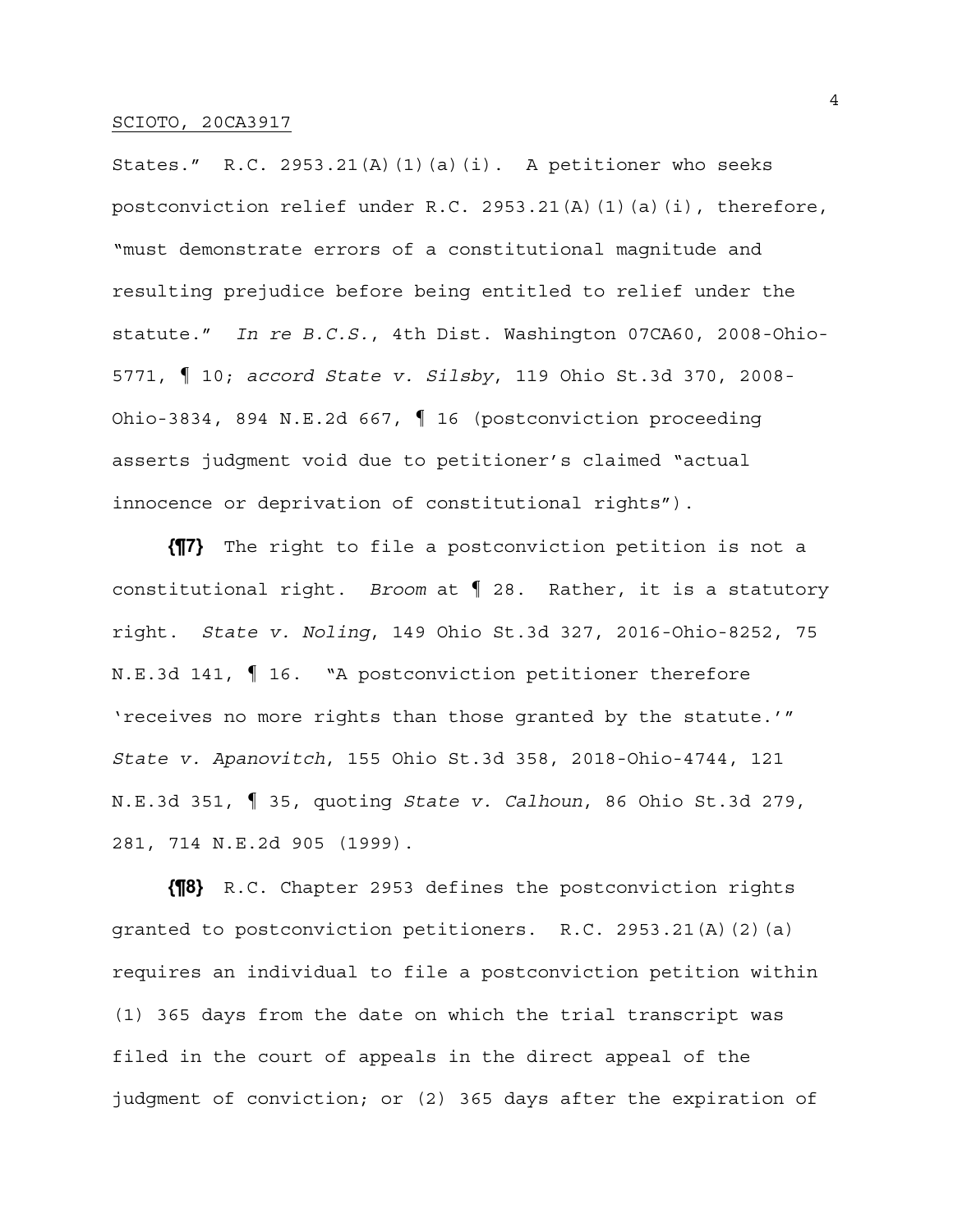the time for filing the notice of appeal, if no direct appeal is taken. When a defendant files an untimely petition, or files a second petition or successive petitions, R.C. 2953.23(A) prevents trial courts from entertaining the petition unless both of the following apply: (1) the petitioner shows either that the petitioner "was unavoidably prevented from discovery of the facts upon which the petitioner must rely to present the claim for relief" or that "the United States Supreme Court recognized a new federal or state right that applies retroactively to persons in the petitioner's situation, and the petition asserts a claim based on that right"; and (2) "[t]he petitioner shows by clear and convincing evidence that, but for constitutional error at trial, no reasonable factfinder would have found the petitioner guilty." R.C. 2953.23(A)(1)(a) and  $(b)$ .<sup>1</sup>

**{¶9}** "A defendant is 'unavoidably prevented' from the discovery of facts if he had no knowledge of the existence of those facts and could not have, in the exercise of reasonable diligence, learned of their existence within the time specified for filing his petition for postconviction relief." *State v. Cunningham*, 65 N.E.3d 307, 2016-Ohio-3106, ¶ 19 (3d Dist.),

<sup>&</sup>lt;sup>1</sup> Another exception, not applicable here, allows a court to entertain an untimely, second, or successive petition if DNA testing results "establish, by clear and convincing evidence" the petitioner's "actual innocence." R.C. 2953.23(A)(2).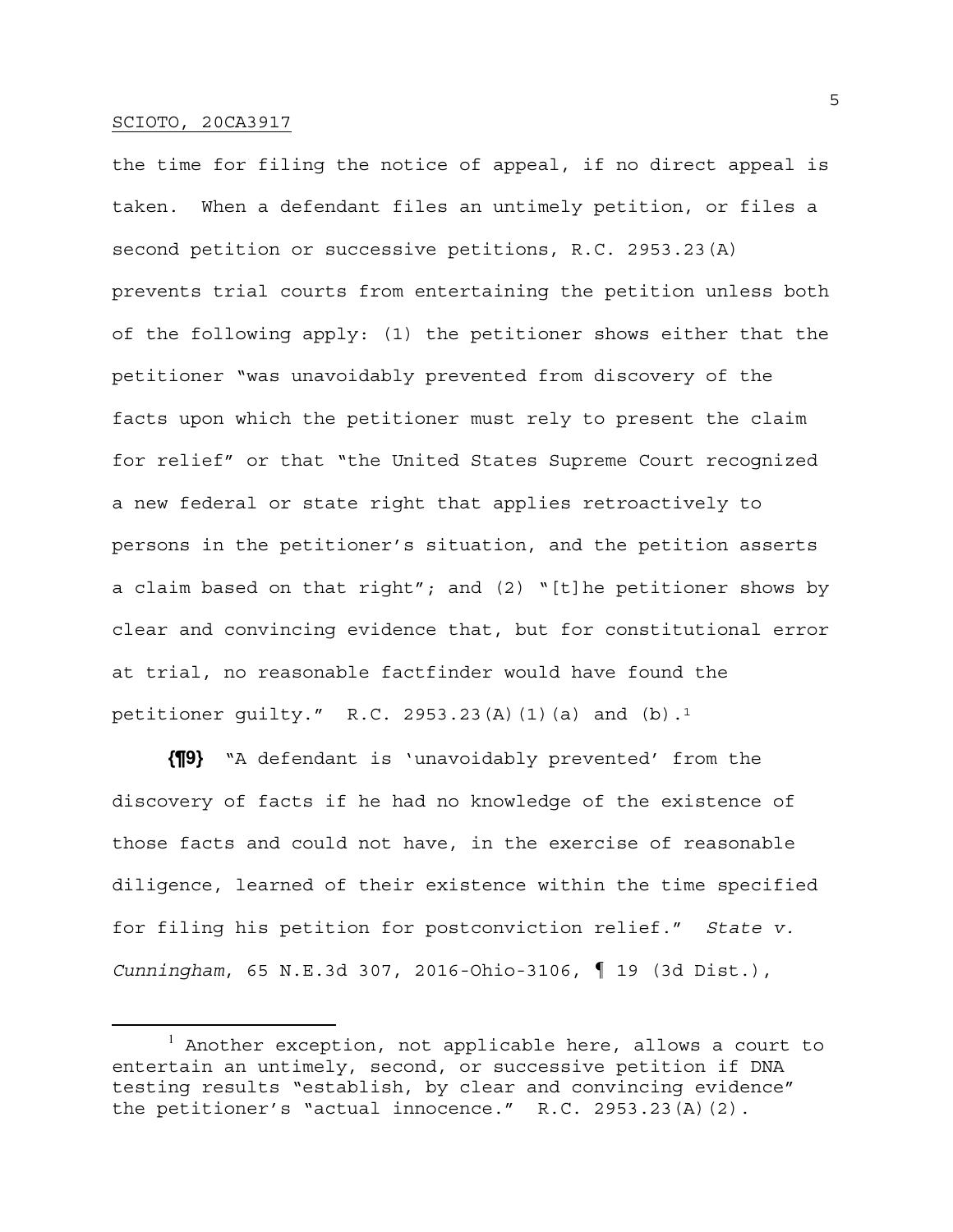citing *State v. Holnapy*, 11th Dist. Lake No.2013–L–002, 2013- Ohio-4307, ¶ 32, and *State v. Roark*, 10th Dist. Franklin No. 15AP-142, 2015-Ohio-3206, ¶ 11. Moreover, "[t]he 'facts' contemplated by this provision are the historical facts of the case, which occurred up to and including the time of conviction." *State v. Williamitis*, 2d Dist. Montgomery No. 21321, 2006-Ohio-2904, ¶ 18.

**{¶10}** A trial court lacks jurisdiction to consider an untimely, second, or successive petition if the petitioner fails to satisfy the R.C. 2953.23(A)(1)(a) and (b) conditions. *State v. Parker*, 157 Ohio St.3d 460, 2019-Ohio-3848, 137 N.E.3d 1151, ¶ 19; *Apanovitch* at ¶ 36; *State v. McManaway*, 4th Dist. Hocking No. 16CA8, 2016-Ohio-7470, ¶ 13-16. Whether a trial court possesses jurisdiction to entertain an untimely, second, or successive postconviction petition is a question of law that appellate courts review independently and without deference to the trial court. *Apanovitch* at ¶ 24.

**{¶11}** We have previously held that a postconviction petitioner's discovery of the former Scioto County Common Pleas Court judge's alleged misconduct does not constitute newlydiscovered evidence within the meaning of R.C. 2953.23. *State v. Williams*, 4th Dist. Scioto No. 19CA3895, 2020-Ohio-7035. In *Williams*, the petitioner, like appellant in the present case,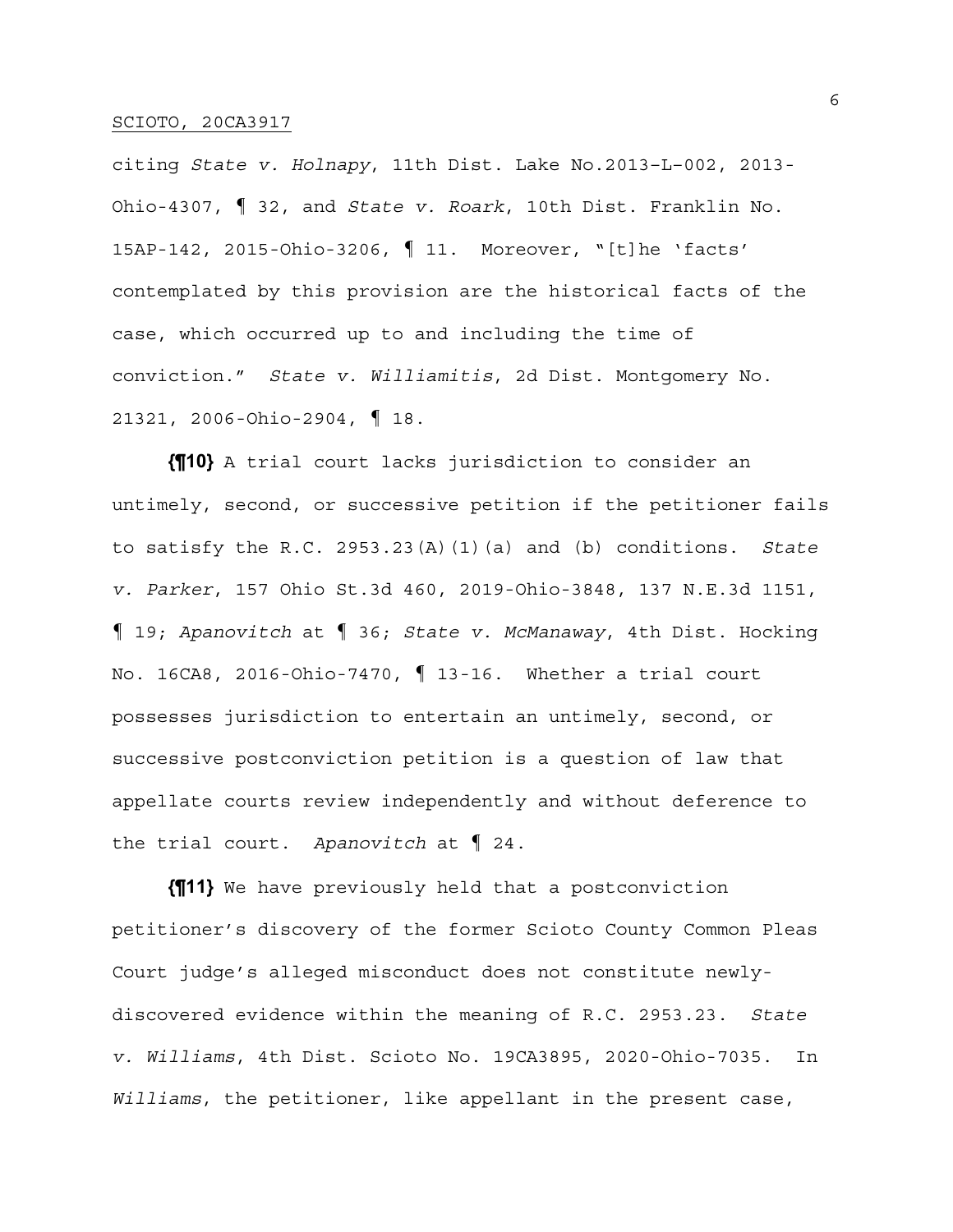had been convicted in 2013, and Judge Marshall had been the presiding judge. The petitioner filed his postconviction petition more than five years later and asserted that he was unavoidably prevented from discovering the facts upon which he based his petition. In support, the petitioner referred to a 2019 news article that stated that Judge William Marshall had been arrested for driving under the influence sometime in 2013. We concluded that the petitioner failed to demonstrate that he was unavoidably prevented from discovering the Judge's alleged problem sooner than the deadline for filing a postconviction relief petition. We further noted that "'[n]ewspaper articles are generally inadmissible as evidence of the facts stated in them.'" *Id.* at ¶ 13, quoting *In re Waste Techs. Indus.*, 132 Ohio App. 3d 145, 155, 724 N.E.2d 819 (10th Dist.), citing *State v. Self*, 112 Ohio App.3d 688, 694-695, 679 N.E.2d 1173 (12th Dist.).

**{¶12}** Likewise, appellant in the case before us attached a 2019 news article that reported on Judge Marshall's alleged alcoholism and other misconduct. However, even if we were to consider the facts contained in the news article, that news article states that in 2013 Judge Marshall was hospitalized for alcoholism. Appellant has not established why he was unavoidably prevented from discovering at an earlier point in

7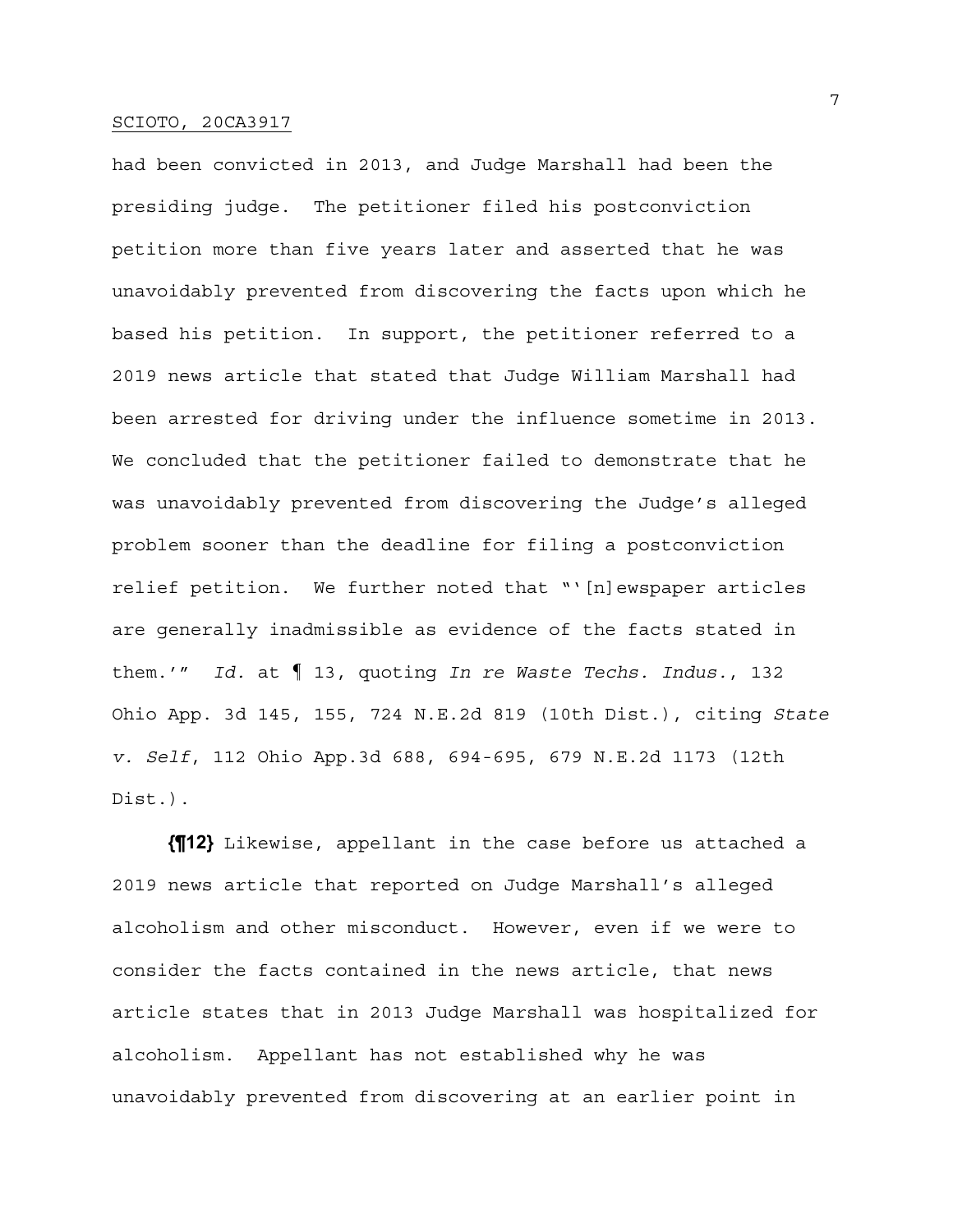time that Judge Marshall apparently had an alcohol problem during the year of appellant's conviction. Attaching a 2019 news article reporting on the earlier events does not establish that appellant was unavoidably prevented from discovering the existence of Judge Marshall's alleged alcoholism so as to allow the trial court to consider appellant's second postconviction relief petition.

**{¶13}** Moreover, even if Judge Marshall's conduct did create an issue of constitutional magnitude, appellant did not argue in his petition that, but for the constitutional error at trial, no reasonable finder of fact would have found him guilty.

**{¶14}** Consequently, because appellant has not established that any exception applies, the trial court could not entertain his second postconviction petition and lacked jurisdiction to consider the petition. However, the trial court "technically erred" by summarily overruling appellant's petition rather than dismissing it for lack of jurisdiction. *State v. McManaway*, 4th Dist. Hocking No. 16CA8, 2016-Ohio-7470, ¶ 16. Under App.R. 12(A)(1)(a), we therefore modify the trial court's judgment to reflect the dismissal of appellant's postconviction petition. *See State v. Daboni*, 4th Dist. Meigs No. 20CA10, 2021-Ohio-3368, ¶ 22; *State v. McManaway*, 4th Dist. Hocking No. 16CA8, 2016- Ohio-7470, ¶ 19.

8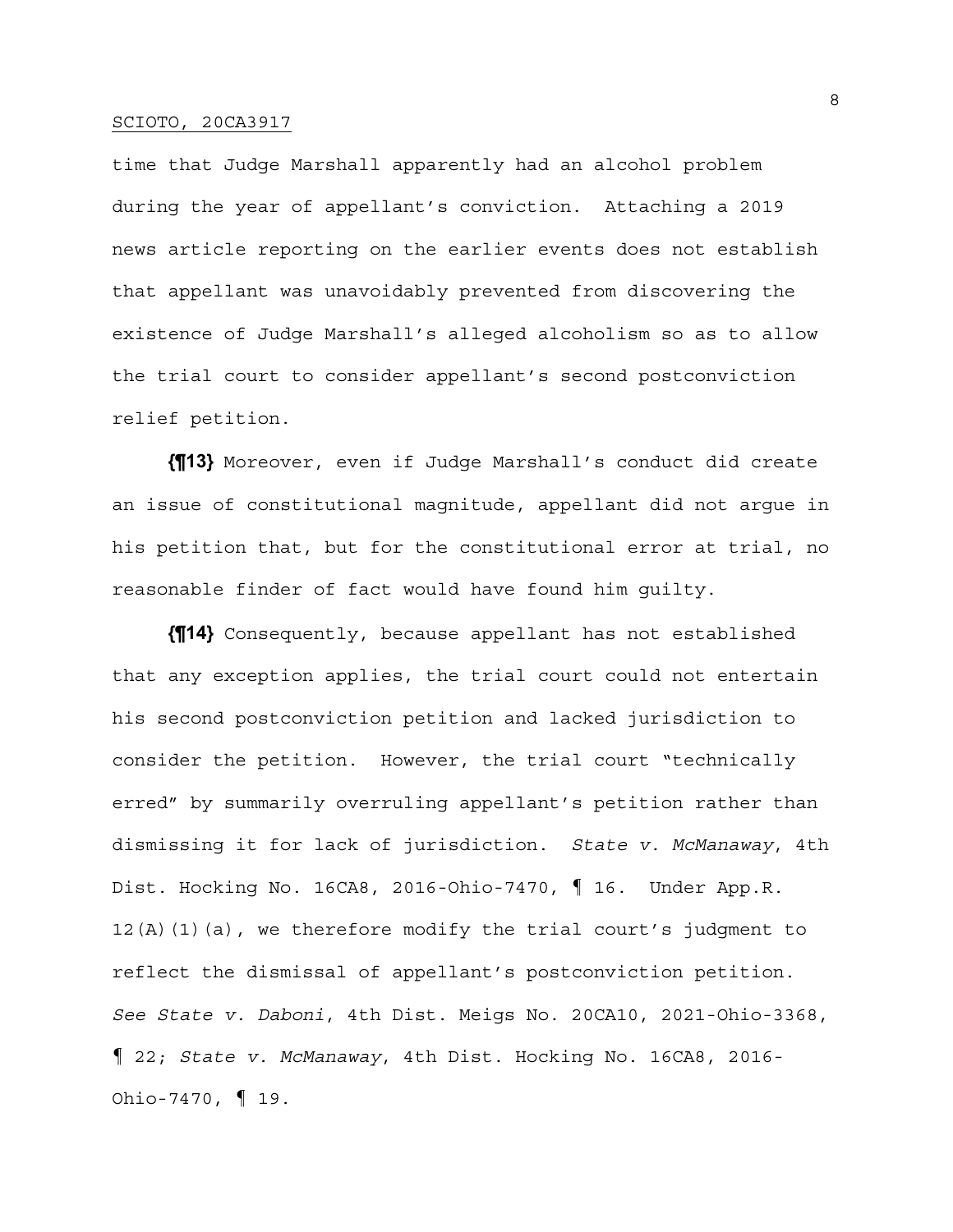**{¶15}** Accordingly, based upon the foregoing reasons, we overrule appellant's sole assignment of error and affirm the trial court's judgment as modified.

JUDGMENT AFFIRMED AS MODIFIED.